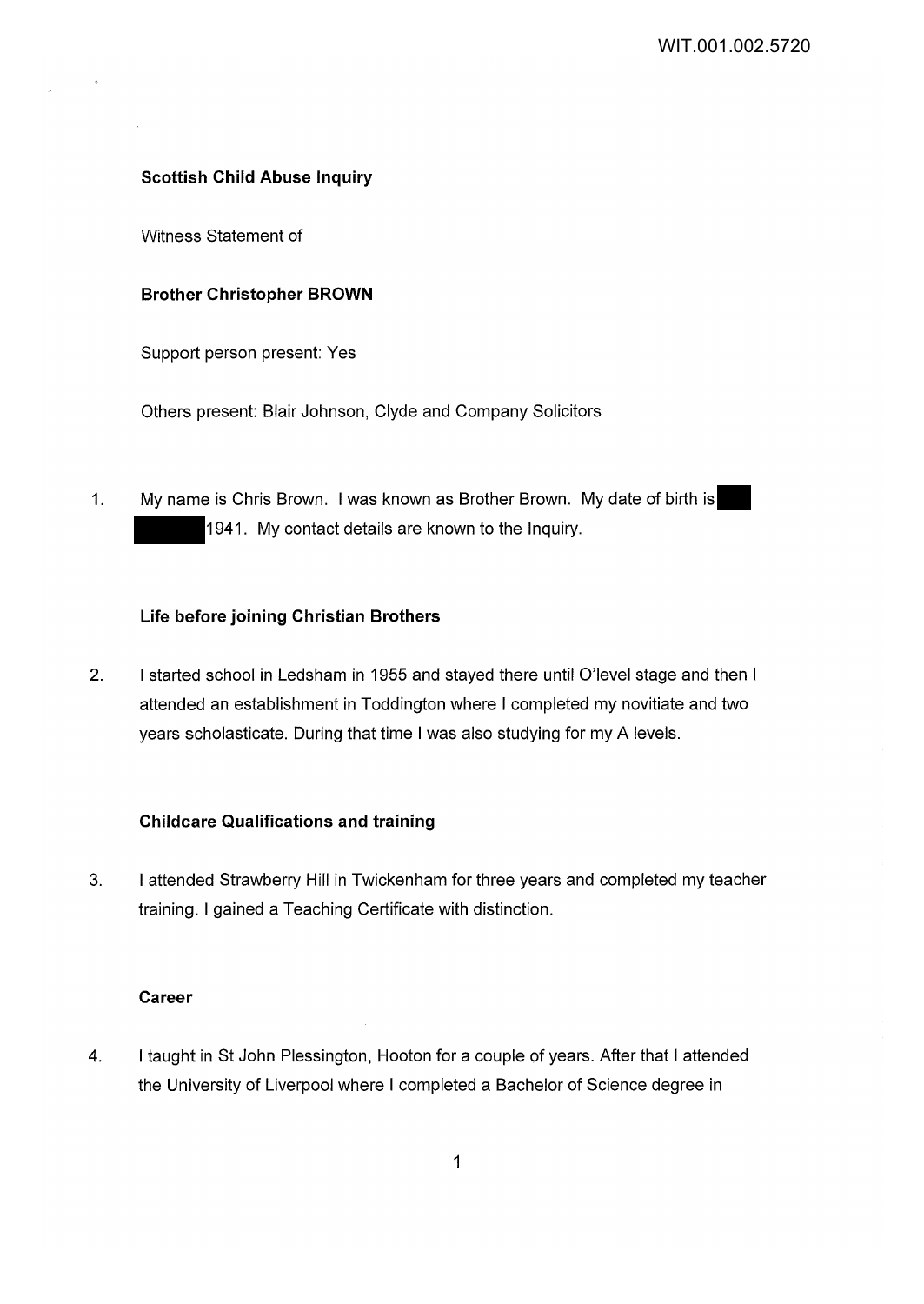Chemistry and Biology. Following that I taught in Prior Park College in Bath for a year. I had the role of Senior House Master.

- 5. I subsequently spent a year in Gibraltar and I then returned to England to help teach young men who were training to be Brothers.
- 6. I went to St Ninian's for a short placement before I went to Rome to complete my tertianship. After my time in St Ninian's I returned to Liverpool to teach in Nugent High School.

## **Time spent working at St Ninian's, Falkland**

- 7. I worked at St Ninian's in Falkland from 1<sup>st</sup> September 1981 until 1<sup>st</sup> January 1982.
- 8. I was interested in situations where children were struggling and that is why I joined the Brothers. I took great pleasure in being able to deal with children like that. I understood that St Ninian's was for children from broken homes and poor families. They were looking for Brothers who would go there to do sports and get on with difficult children. Everybody within the Christian Brothers knew what your talents were. It was a small province. I knew I would be able to use my experiences from living in the countryside.
- 9. I knew Brother LNC well and he had worked at St Ninian's so I was interested in helping. I knew the Brothers who were teaching there. I knew it as a place where you were helping people. It was a good place where children were getting help. LNC

2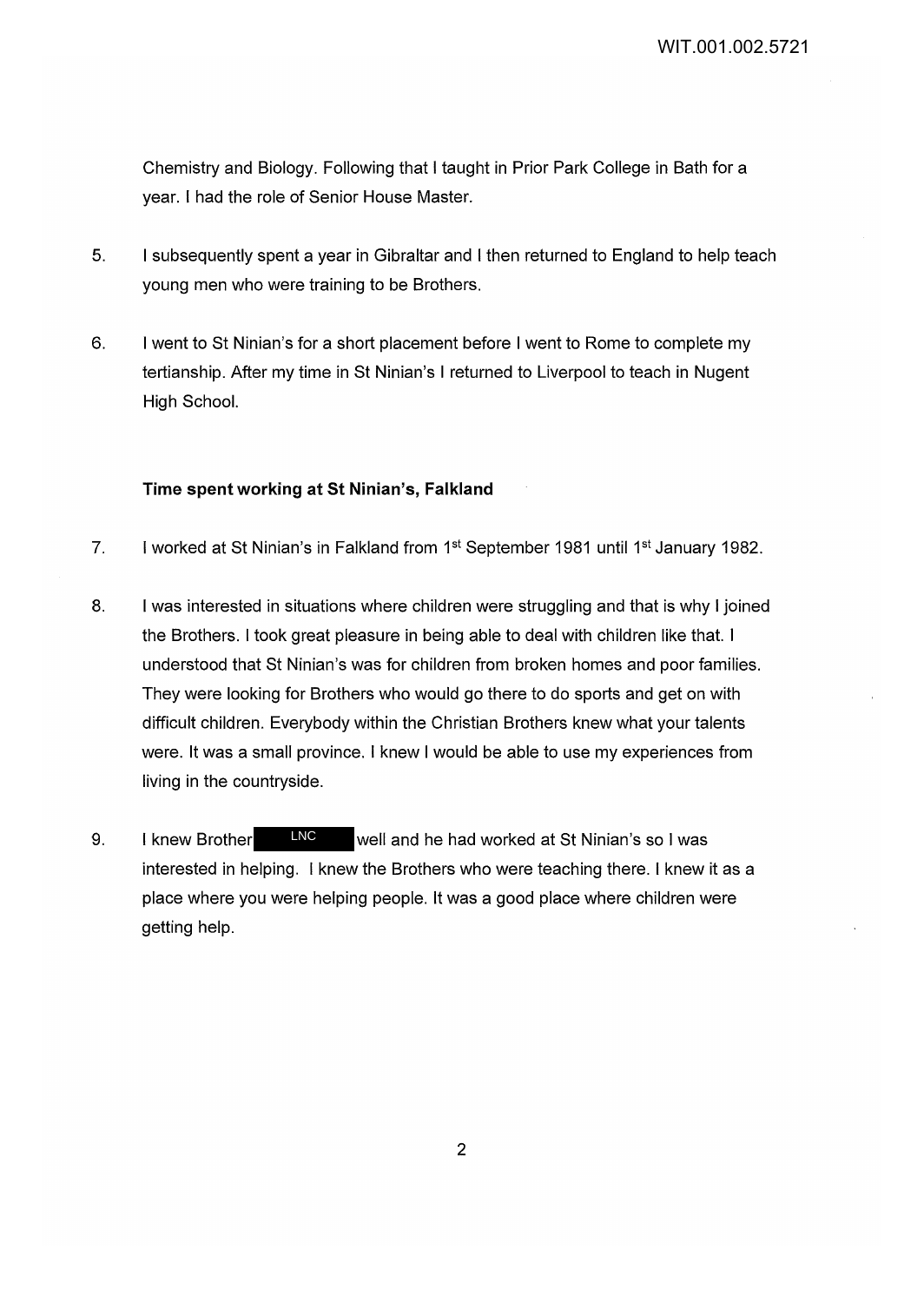## **St Ninian's, Falkland**

### First impressions

10. I could see it was a place where children needed help. It took children from broken homes in inner Glasgow who had problems in the family and raised their level. It was a great place. St Ninian's was outstanding in the way they cared for children. You would never see anything wrong going on.

### Layout at St Ninian's

- 11. St Ninian's was set in a country area with hills behind. We used to take the boys to the hills to run around and they loved challenging each other.
- 12. The rooms downstairs were used as classrooms and kitchens. The boys slept upstairs in dormitories. Your own room would be at the end of the bedroom corridor.

### Pupils at St Ninian's

13. I can't recall any of the names of the boys. The boys aged from eleven or twelve up to O' level age although they didn't do O' levels at St Ninian's. I would guess there were thirty to forty boys there but perhaps less.

### My role at St Ninian's

14. They wanted someone who was active and could do some sports. They wanted someone who could teach and care for people. I taught science, maths and English. I didn't have any additional training to work at St Ninian's. You just knew what to do. You just went in and helped. It was common sense. As well as teaching, I did games. You didn't stick to specific jobs. You just did what needed to be done.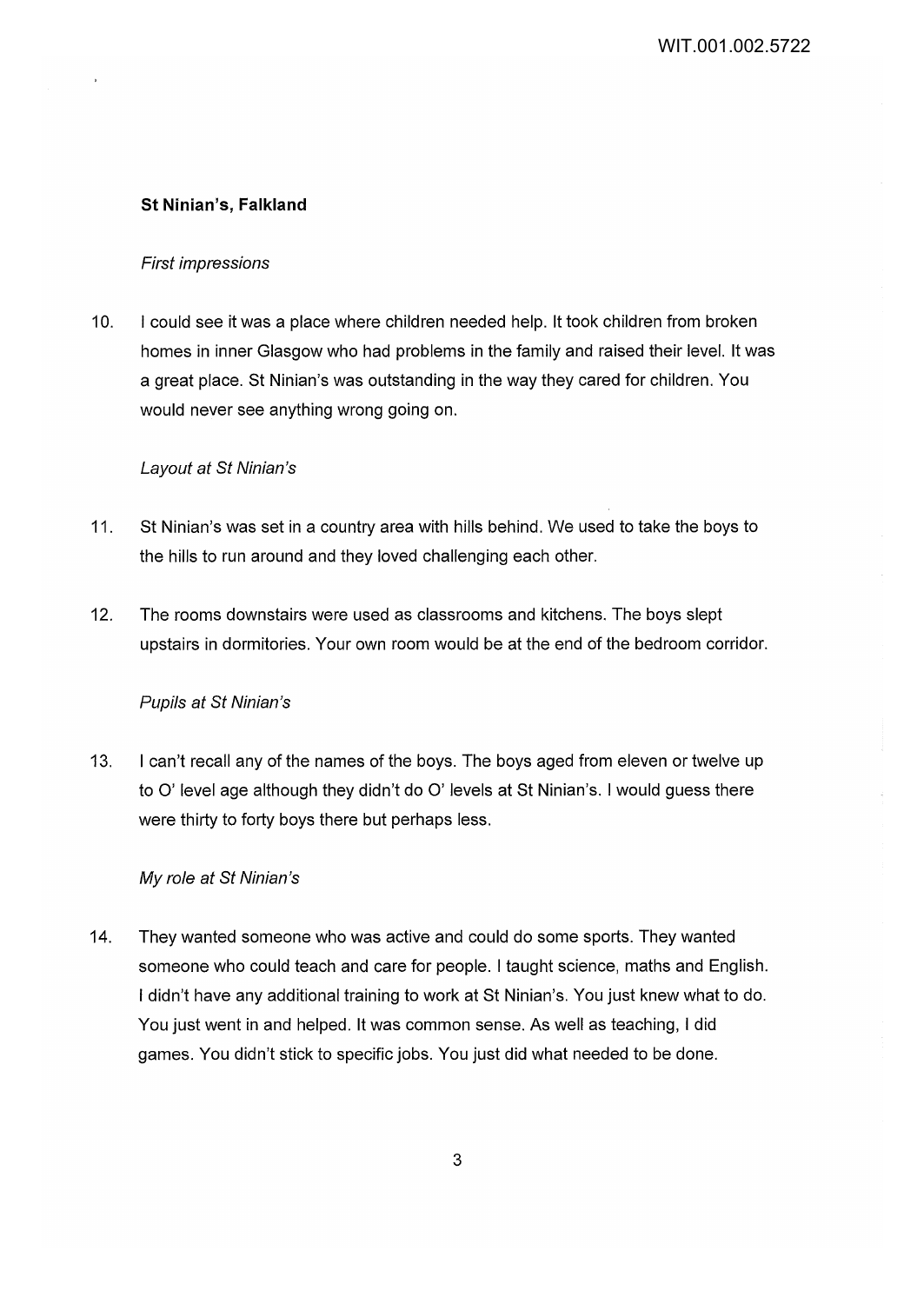## Management structure

15. There was a community of Brothers who lived in St Ninian's. You were there for the children and that was the important aspect. Within the Brothers you just got on with whoever was there. I suppose you would have told Brother Paul Kelly if there was a problem but as a teacher you had to discipline. It was all part of the job.

## Staff at St Ninian's

16. Some lay staff would stay overnight and some would come in during the day and go home at night.

## **Routine and life at St Ninian's, Falkland**

## Admission

- 17. If there was a broken home in Glasgow they would get in touch with St Ninian's. I don't remember if there were new arrivals when I was at St Ninian's. If there was a new boy you would be told about what sort of home he was coming from. Brother Paul Kelly would normally have done this. He was very organised in that way.
- 18. I know St Ninian's didn't have enough funding. There was more than there used to be and there were some very generous Brothers down the country who would help out if you were stuck. All you had to do was ask.

## Daily routine

19. We didn't get the boys up massively early. Once they got up they would have breakfast and then ready to do some work.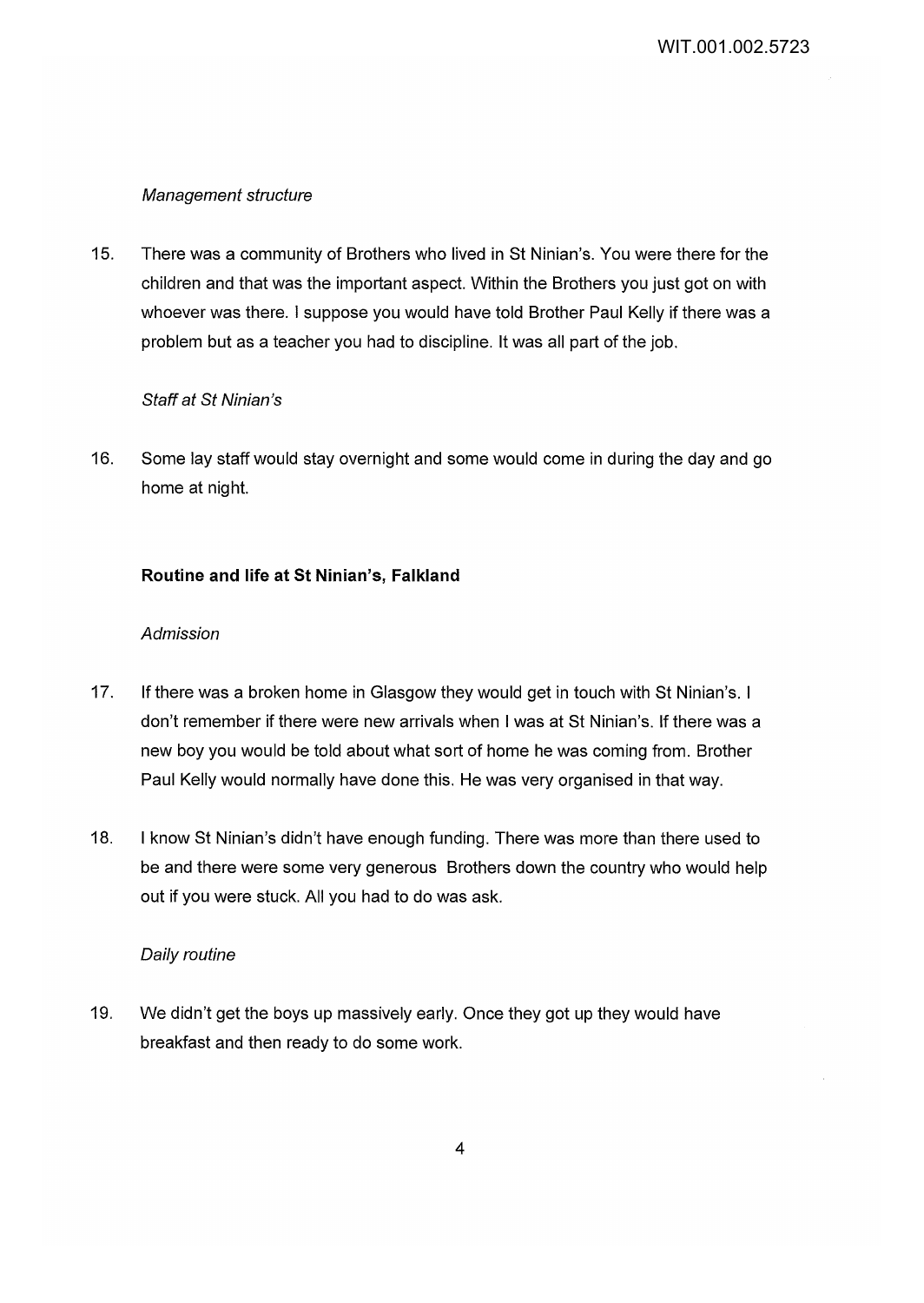WIT.001.002.5724

20. After breakfast the boys had to make their beds and then go to the classrooms for school.

### Sleeping arrangements

- 21. The boys slept four or five in a room. There were rooms all over. A Brother would have his own room at the end of the corridor and would sleep with his door open. If there was an uproar going on you would make sure the boys went to sleep. You wouldn't want any chaos going on.
- 22. There were a certain number in a dorm. The older and younger boys were separated. If there was a problem with a particular dormitory, you would know and you would be aware of that.
- 23. I can't recall what time the boys went to bed.

## Washing and bathing

- 24. The boys had to wash and brush their teeth when they got up and one of the Brothers would check this had been done. There was no set rota for the Brothers to supervise but if you were around, you would help out.
- 25. There were no routines for washing and bathing but the boys had to have a shower every day. The boys had a shower after games which they did every day so they would not need to have another shower.

### Food

26. I can't picture the canteen now. I don't believe the Brothers had rigid roles in the canteen. We may have had roles and a rota but I don't recollect. I remember the food being okay. The women in the kitchen did a good job. I think the Brothers ate similar food to the boys. I believe if the children didn't like the food that they would have been dealt with very sympathetically.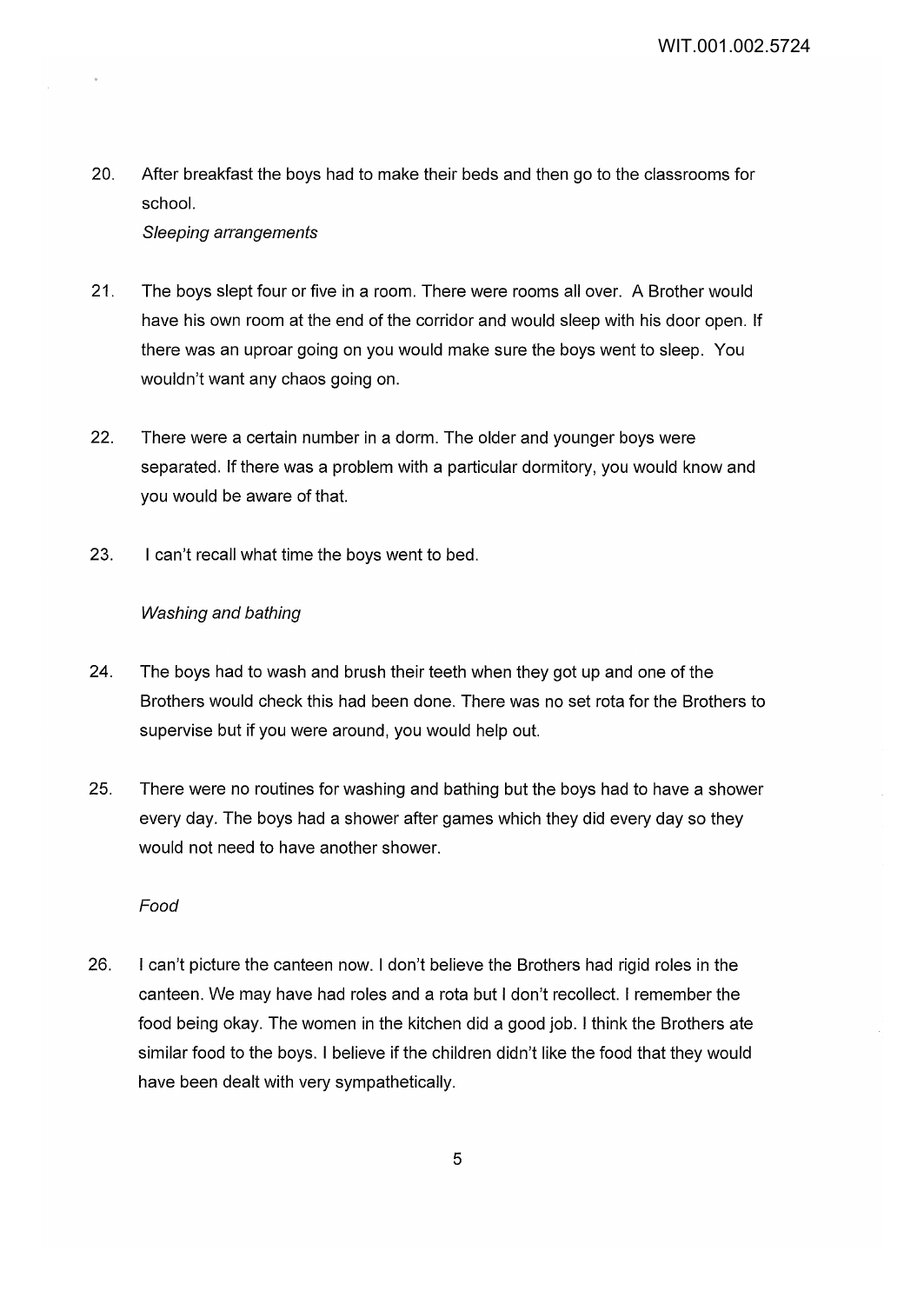## Clothes

27. We weren't too strict about uniform. If the boys didn't have something, we would provide it. As far as I can recall the boys had their own clothes. We never took them out shopping for new clothes or shoes. There were a couple of ladies who did the laundry.

Chores

28. I'm sure there would have been something but I can't recall what.

## Leisure time

- 29. There was table tennis and other games. I think there was a television. I don't think there was a big demand for books but I suppose the boys could get books if they wanted. Reading was encouraged to get them educated.
- 30. There wasn't a playground but there was an area around the home where the boys would play. They could use the pitches if they wanted.

## **Trips**

- 31. I can't remember going to the cinema or having any other outings.
- 32. We may have taken the boys for a football game to Kirkaldy. We would have hired a coach to take them there. I have had a bus licence for years but I don't remember driving the minibus during the time I spent at St Ninian's.

## Possessions and pocket money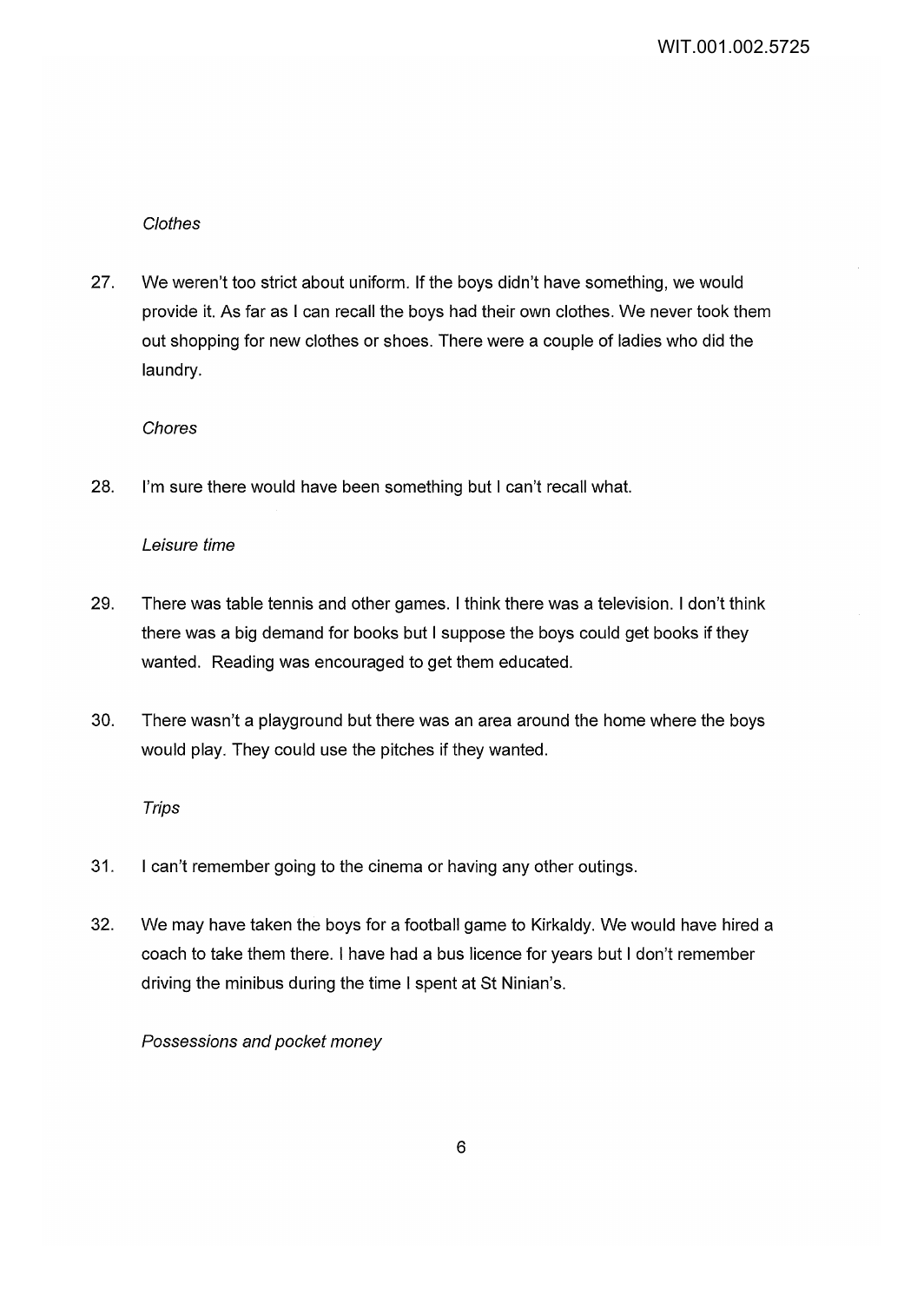33. If the boys had something valuable I think it would be handed in and looked after for them. I don't recall the boys receiving pocket money.

### Birthdays and Christmas

34. I think the boys went home for Christmas. I think birthdays would have been celebrated in the normal way.

### Bed-wetting

- 35. I am sure bedwetting would definitely have occurred and it would have been dealt with in a common sense way. The sheets would have been sent down to be washed. The Brothers were not on duty throughout the night but listened out and reacted if they heard anything.
- 36. The boys were free to go to the toilet during the night.

### **Schooling**

- 37. There would have been academically weak children and stronger children. We would have been aware of the situation. I think the academic studies were confined to the mornings but I can't recollect fully.
- 38. The boys were taught by both lay staff and Brothers. I don't know if any of them held qualifications. The education at St Ninian's was good. It was common sense and fitted for the situation. It was not like a normal school. The children were not given any homework. All work was mainly done in the classroom.
- 39. The children did not take examinations and did not gain any qualifications to my knowledge. On the practical side the children did things like woodwork and metal work. I don't recall them doing cooking or being taught how to budget.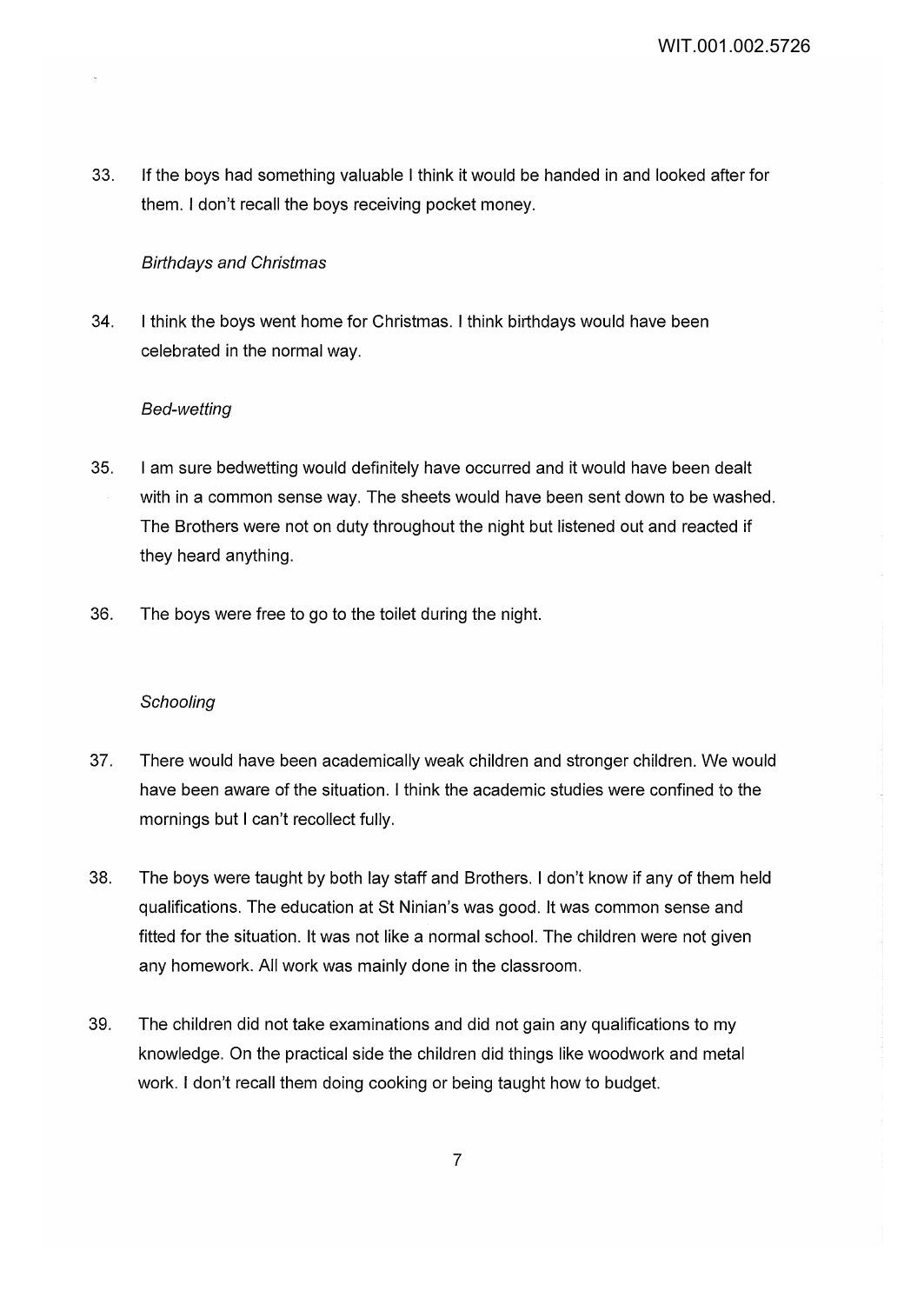- 40. In the afternoons there were games which included running and football. This was when we got the best out of the children. We didn't have them playing rugby because it would cause too many frictions. **Healthcare**
- 41. I think there was a nurse that the boys could refer to if necessary. They would be taken down to the doctor or the doctor would have been called in if required.
- 42. I think the boys attended a dentist in the village or nearby.
- 43. I don't know if there were medical records kept.

## Religious instruction

44. I presume there would have been something but nothing too heavy. I don't recall the boys having to attend mass. The religion you taught was by your own life. It was to suit the needs of the boys.

# Visits from friends and family

45. I don't think there was a set day for visitors and I don't recall there being any visitors. The boys would go home sometimes but definitely not weekly. I don't know if there was a visitors' book.

## Visits from social workers

46. I don't remember any social workers in those days.

## Records and record keeping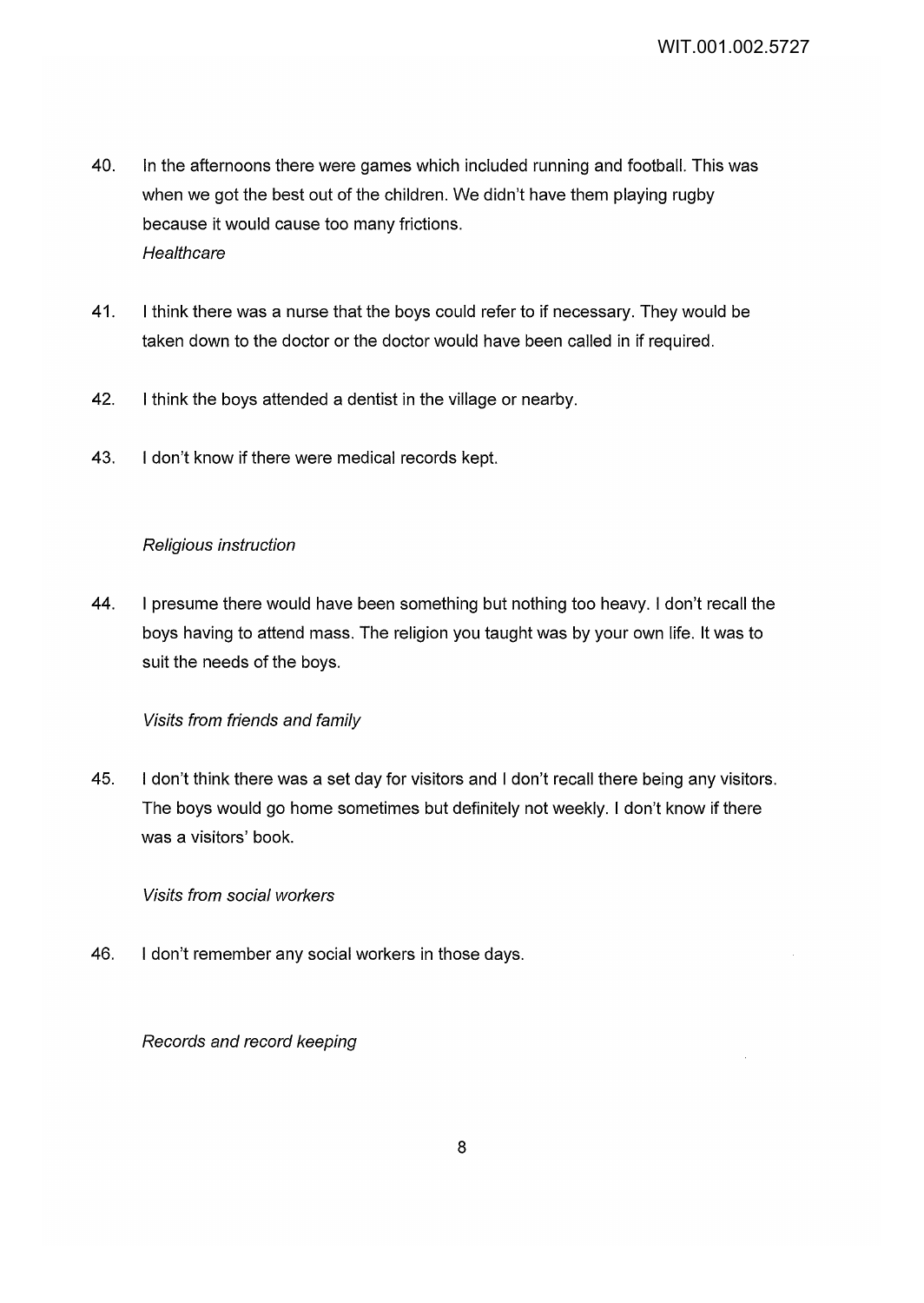47. I don't recall records being kept and I did not keep any. I left prior to St Ninian's closing down so I did not see where any records would have been stored.

### Inspections/review of care

- 48. The Brothers would keep in touch so they would call to visit St Ninian's sometimes. This was not a formal arrangement. They would be happy it was ticking over. There may have been reports available but I didn't look at them.
- 49. I don't recall any review of care happening while I was there. I am unaware of the procedure for discharge.

### Sibling contact

50. I don't recollect there being any sibling groups and I am unsure as to whether there was a policy to keep siblings together.

## Discipline and punishment

- 51. There was good discipline. There were no written rules but the boys would have known what was right and what was wrong. Any bullying would have been stamped on but I was not aware of any while I was there and I don't recall any specific discipline. There was no corporal punishment to my knowledge. I didn't witness boys being disciplined in a physical way, just being told off verbally.
- 52. I don't think there was a punishment book.

### **Brothers at St Ninian's**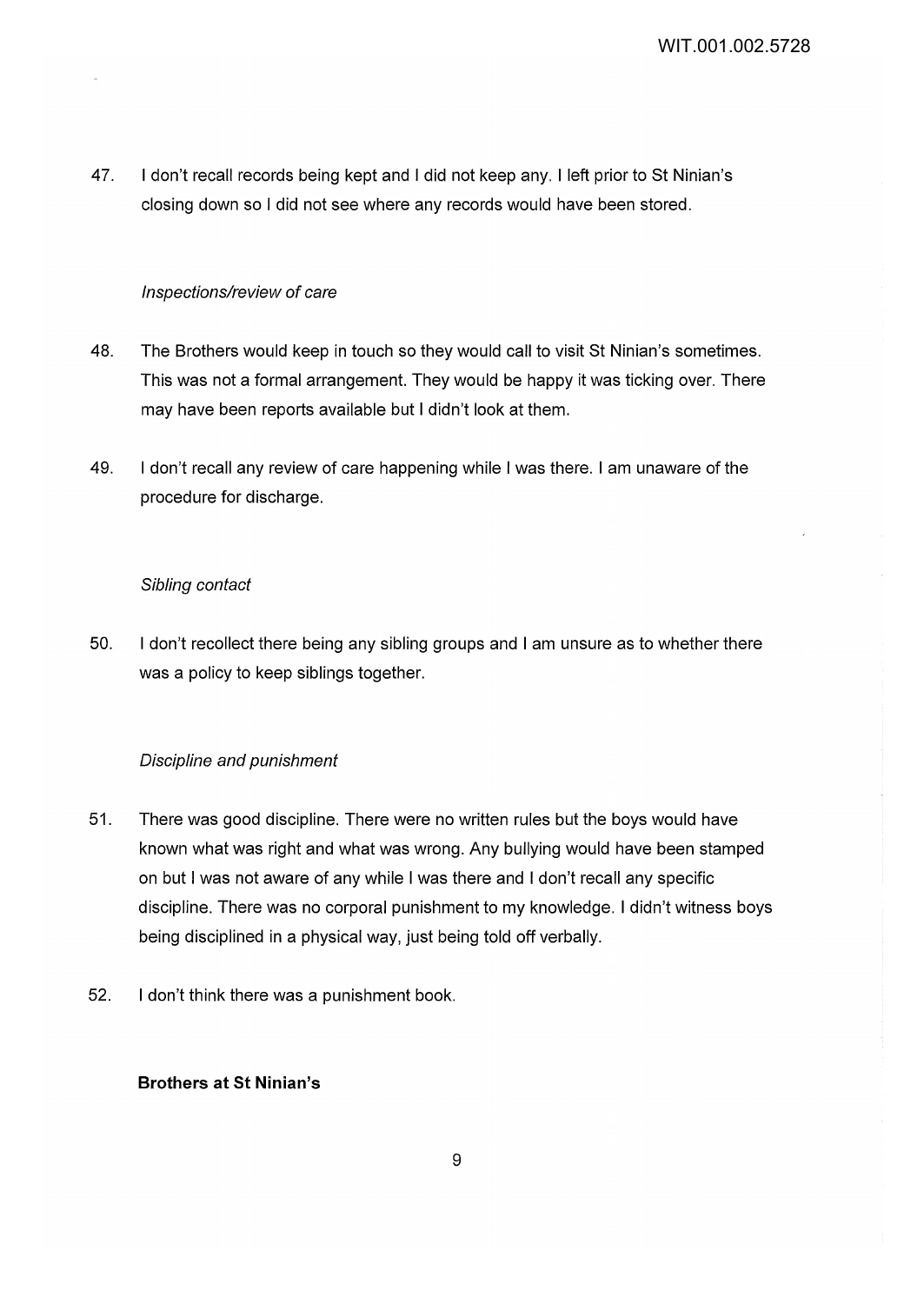WIT.001.002.5729

#### Brother John Mark Farrell

53. John was there when I was there. He could have been the headmaster but I don't recall. I don't recollect having had many dealings with him. He was a good person. I wouldn't suspect him of anything. I didn't hear anything about him abusing children. I am aware he was convicted of abuse against children but I would be very surprised if it was true. Just because someone is convicted it doesn't mean to say they are guilty.

#### Brother Paul Vincent Kelly

- 54. I knew him before I went to St Ninian's. He was a good guy. He was a sporty man. think he was there during the whole period when I was at St Ninian's. He was in charge overall in many ways. All the Brothers looked up to Paul.
- 55. I witnessed him interacting normally with the boys. I can't recall him disciplining boys. He did a good job. He dealt with children who were homesick. The children who came to Falkland were from broken homes. They could cause problems if they were left with other boys in bedrooms so Brother Paul would deal with that. I didn't suspect him of anything untoward.
- 56. The boys would be around his bed at night and he would make sure they would settle in their duvets.I recall boys spending the night in his room to allay their fears. Paul had his own methods. I had no concerns about this. He did terrific work. These boys were from broken homes and he was great with them. He was a good guardian and a good person.
- 57. Paul Kelly is in jail now. In my mind, Paul Kelly in jail is a complete injustice. It should be shouted from the rooftops. Paul is in jail for being good. He was great with those children and the poor man is in jail. It is completely wrong. They got it wrong. I know this having lived there and having seen what went on.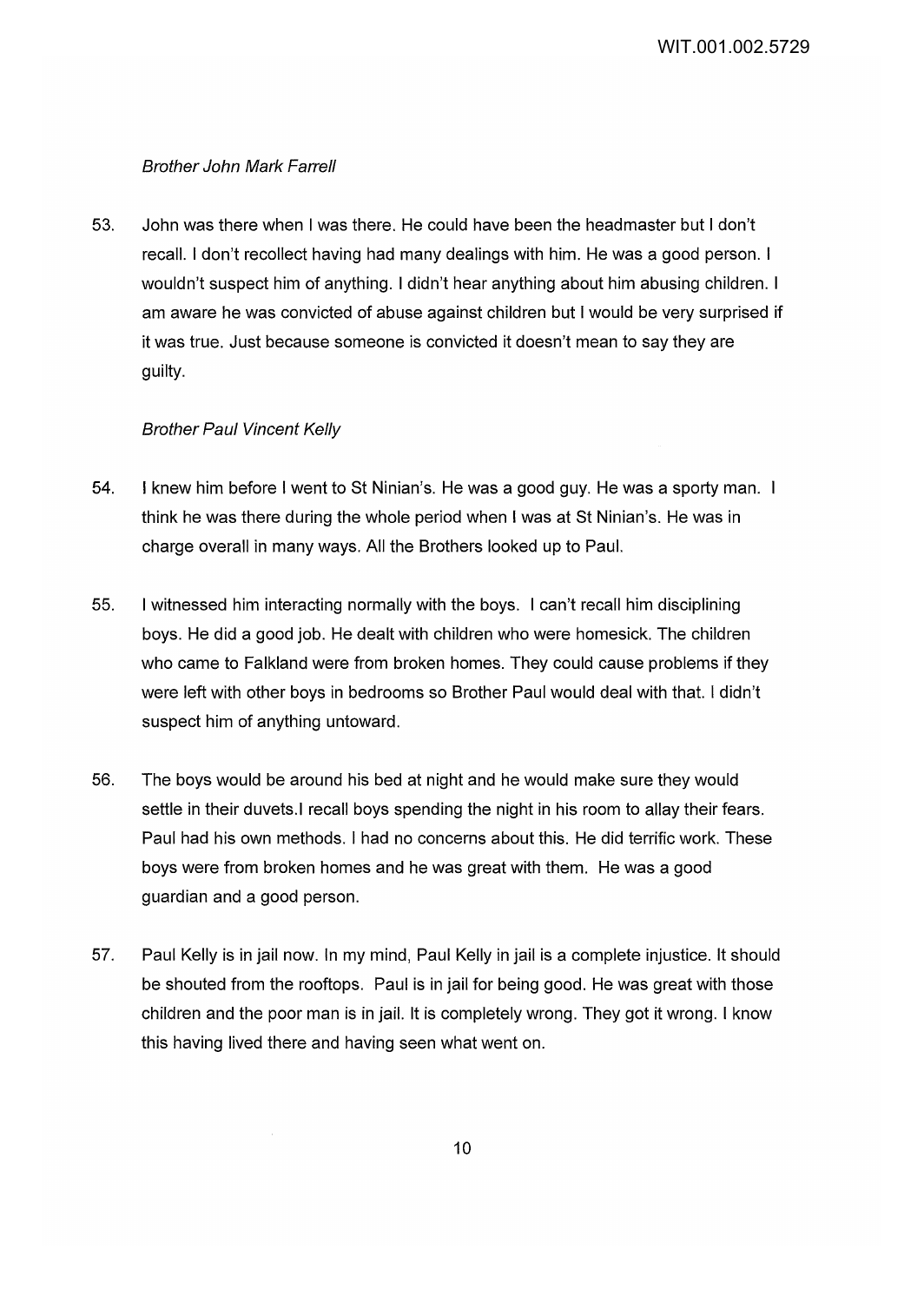58. I accept it would be considered most unusual nowadays for boys to spend the night in the bedroom of a Brother but I had no concerns at that time. There were no complaints about Brother Paul during my time at St Ninian's and no hints about any inappropriate behaviour. There was so much goodness around Falkland. I was surprised when I saw there had been allegations of abuse in Falkland. **Lay staff at St Ninian's** 

#### BHB

- 59. I have fond memories of **BHB** He was a good guy and he was good with the boys. I had no concerns about him and I never heard any complaints. He was a good character. He was tremendous. He did with the boys like or The boys loved BHB He was so understanding.
- 60. He would stay late at night because he got on so well with all of us. He had a good sense of humour. He was brimming with goodness. <sup>BHB</sup> used to say, 'You just do what has to be done'.

### **Closing thoughts**

- 61. I have not given any statements to third parties or been questioned by the police in relation to my time at St Ninian's.
- 62. I am unaware of any complaints or civil claims arising from St Ninian's.
- 63. I believe the boys could have spoken to anybody if they were unhappy and anybody would have helped. I was not made aware of any such concerns. If there were concerns you would find somebody to speak to but there was no procedure in place.
- 64. I did not witness any behaviour I considered to be untoward during my time at St Ninian's.